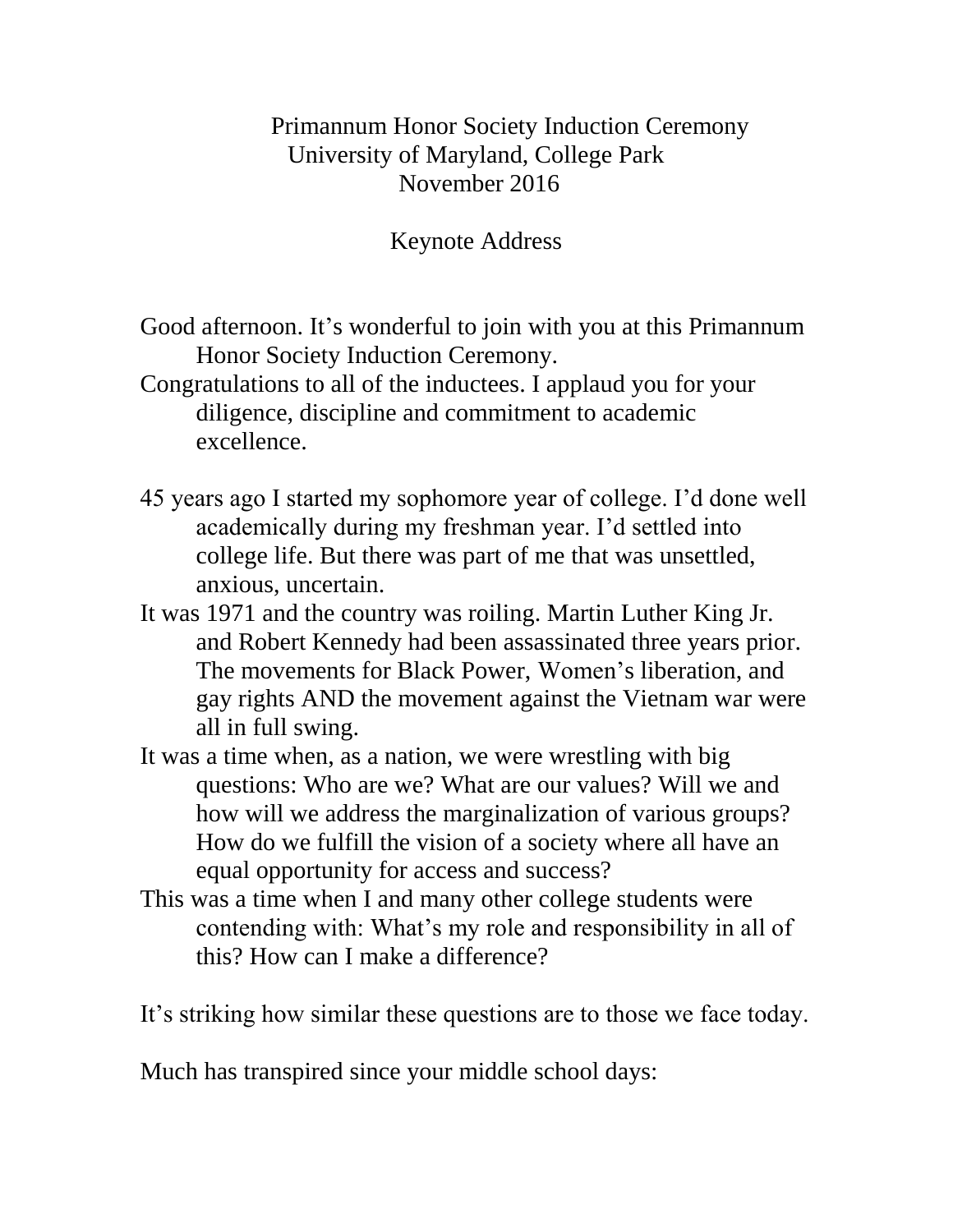A global recession. The first Black president of the United States. Arab Spring. A spike in income inequality. The Occupy movement. The Tea Party. ISIS. Ebola. Trayvon Martin. Ferguson, Charleston, Orlando, Dallas.

- And we've had this deeply divisive presidential election. And for most of us, regardless of which candidate we supported, the degree of rancor and polarization is very disturbing.
- And this election has unleashed a virulent, in-your-face, racism, misogyny, homophobia, nativism, Islamophobia, anti-Semitism. There's been a huge uptick in bias incidents and hate crimes just since Wednesday morning.
- Some of us are very angry. Others of us are fearful. Many of us are trying to figure out what happened, what it means for us, for our country, for the world.
- During this difficult, complicated, deeply fraught time, I want to offer a lens to guide your thinking about the life that you are forging.
- I want to talk about Roots, Wings, and Voice.

## \*\*\*FIRST – ROOTS

- A very small percentage of people in the world have the opportunity to earn a college degree.
- Those of us who have that privilege stand on the shoulders of many others.
- We stand on the shoulders of those who broke down barriers AND of those who gave us support and love and the dollars to make it happen

It truly takes a village to earn a degree.

Our ROOTEDNESS is important – our ties to our family and forebears; our connection to our heritage and culture; our awareness of how our life mission grows out of that which came before us.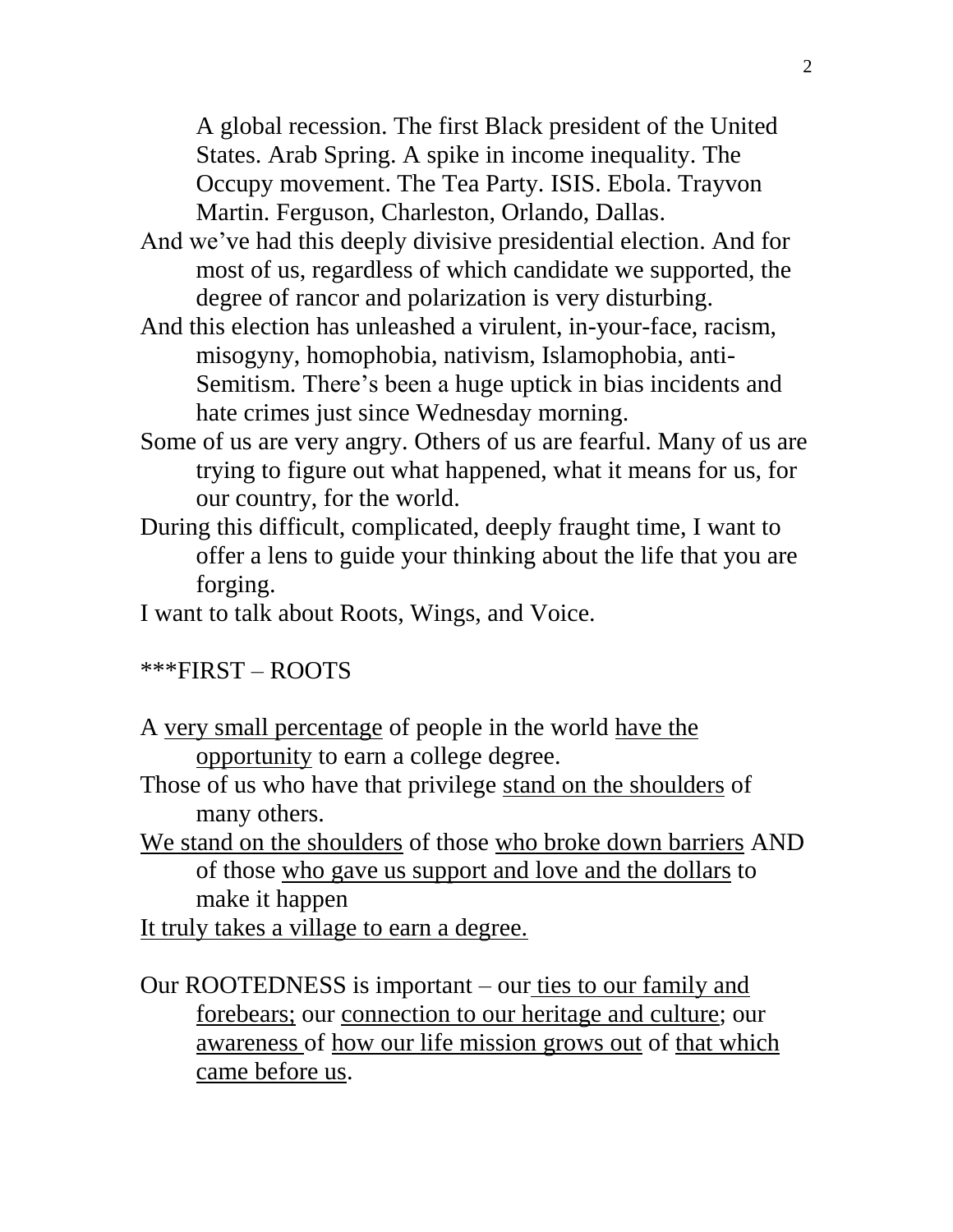- Our ROOTS help to anchor us, to keep us focused on what's really important, to remind us of our core values, to provide spiritual sustenance. They give us a reason to keep on, keepin' on.
- Our ROOTS also provide a source of self-acceptance and self-love, especially on those occasions when we get the message that we're not as good as, or that we're the wrong skin color or sexual orientation or religion.
	- When we're firmly rooted, we can better withstand these assaults.
- For many generations, the norm in America was for immigrants to check their heritage at the door – for example, by leaving the Polish or Korean name in the old country and taking on an English name - 'Kowalski' became 'Cramer', 'Cho-Hee' became 'Christine'.
- But social scientists now realize that uprooting oneself in this way - disconnecting from our identity  $-$  is not healthy  $-$  that when we assimilate, we may gain a few things, but we typically lose much more.
- Instead, when we stay connected to our roots, we find an important source of inner strength and resilience.
- What's my story? What's yours? How does your life build on your family's history? Your mother's story? Your grandfather's journey?
	- And no, I'm not pretending that it's all pretty. There's usually some crap in our personal and family histories. Any self-respecting psychologist will tell you that.
	- \* But how do the good, the bad, and the ugly, the struggles and the triumphs, help to guide you? To frame your best life?
- I know that **I** stand on the shoulders of COUNTLESS villagers some seen, many unseen; some who're related by blood, others who're kinfolk by circumstance.
	- $\triangle$  I think about the people who built this country, particularly those whose contributions have often been marginalized –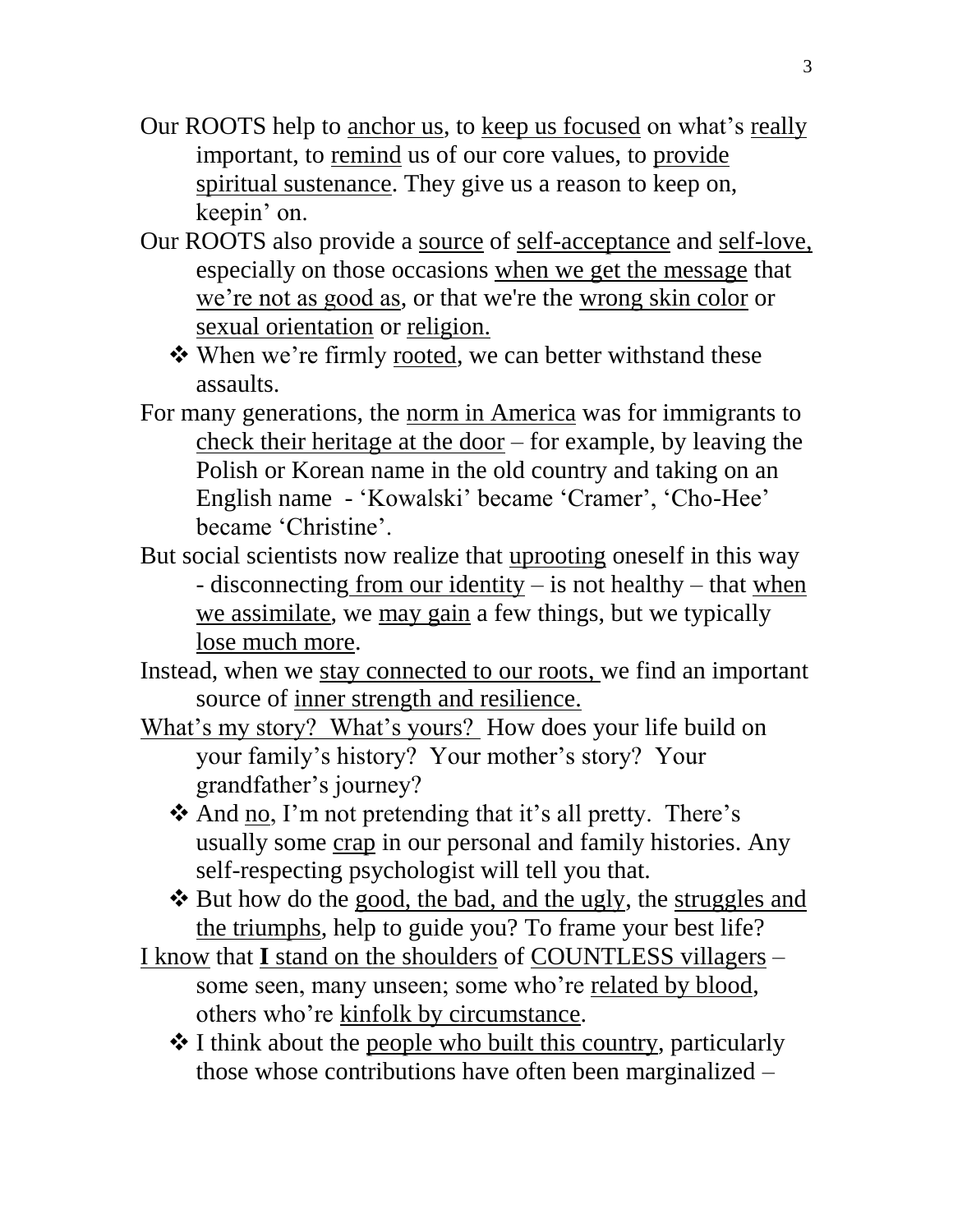Native Americans, Slaves from Africa, Chinese indentured servants, Mexican farm workers, and many others.

- I stand on ALL of their shoulders. They form part of my ROOT SYSTEM.
- Our ROOTS are not thin and shallow. They are THICK and DEEP and intricately ENTANGLED. Mine with yours. Yours with mine.
- We may look very different. Our forebears may have come from different continents in different ways. But there are important underlying connections and intersections that can sustain us.

\*\*\*IN ADDITION to roots, we need WINGS.

- Being well-rooted doesn't constrain us; it doesn't limit us. Quite the contrary, being firmly planted helps to free us to take on the world.
	- When we're well-grounded, we're more able to explore, to dream, to create, to innovate.
- The world has SHRUNK. Being successful means navigating across cultures, ethnicities, and national boundaries.
	- $\triangle$  We're called to be bridge builders and connectors. To communicate respectfully and work effectively with those who're quite different from us.
- We need professionals who will go into the impoverished community that's a mile away – the one that we've whizzed by many times —and be able to connect and engage and be of service.
- And we need practitioners and scholars who will fly 5,000 miles to another land and teach or develop programs or conduct research -- in a culturally competent manner.
- Having WINGS also means having the COURAGE to try something new, to do it differently from everybody else, to find our own path.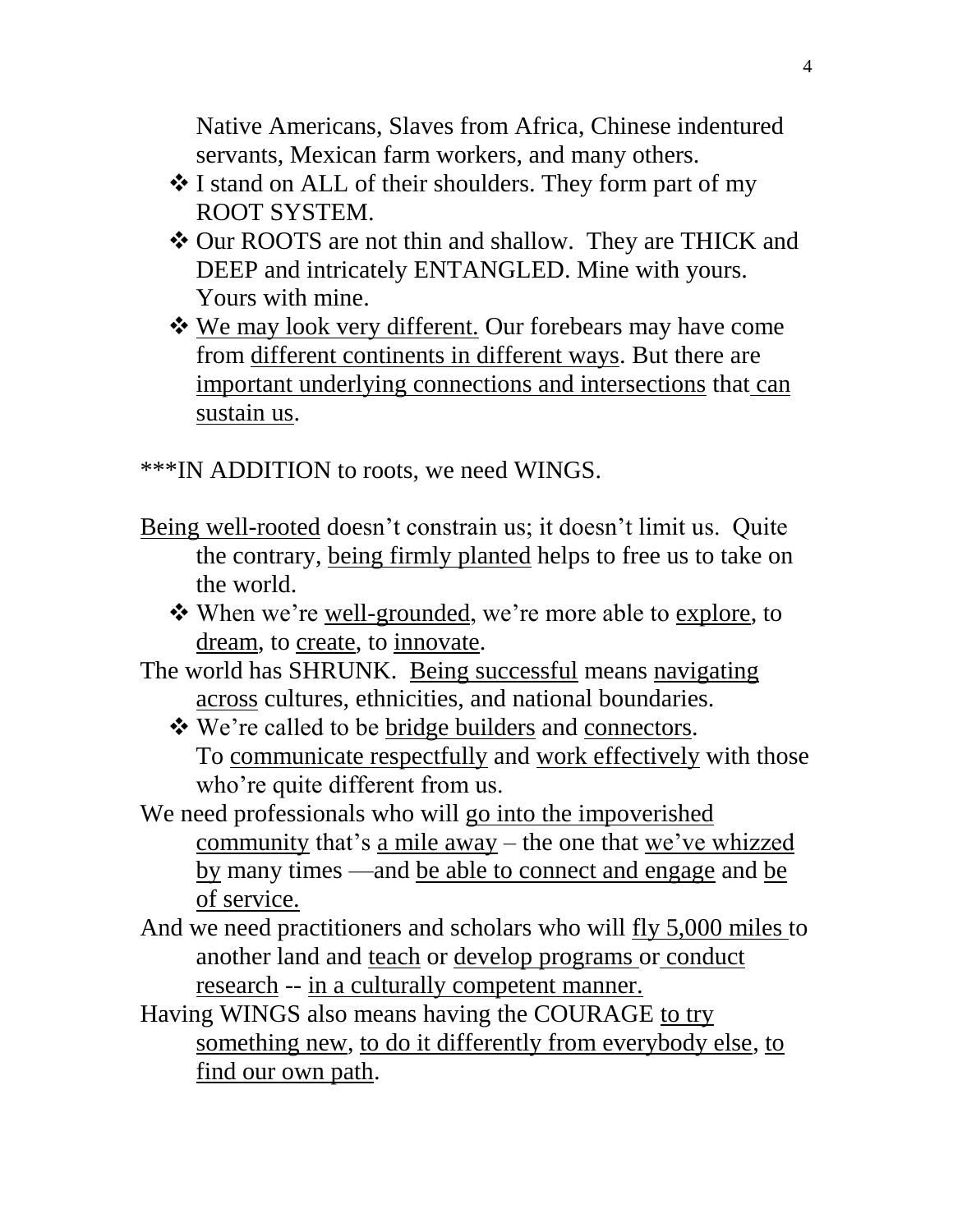The world needs leaders who can take risks, think outside the box, question the status quo, imagine new possibilities, and envision a better place.

With WINGS, we can do this. With WINGS, we can soar.

\*\*\*IN ADDITION to roots and wings, we need VOICE.

Those of us who have degrees have opportunities to speak where others are silenced.

- About 15 years ago, when I was teaching at a university in California, I was at the final doctoral project meeting of one of my clinical psychology students. My student's project focused on Mexican American youth. In the discussion of her work, we started talking about the political context of these youths' lives. It became clear that my student didn't know who the current governor of California was.
- I was mortified. It wasn't so much that she couldn't pull up his name, but rather that she wasn't tuned into the broader context that impacted the lives of Mexican American youth – a group she was deeply interested in and concerned about.
- And though she had done a good-enough job on her doctoral project and she was well trained, in a narrow sense, as a psychologist, I had failed her; the School had failed her. She didn't have the knowledge or skills or inclination to speak up.

I'm hoping you do it differently than my former student. Our nation and the world can't afford for us to live in a bubble, to hunker down. We need to speak up and out for what is right. And this is true whether you're studying to be a psychologist or a teacher or an engineer or an entrepreneur.

If we are to solve the pressing problems of the day -- food insecurity, lack of access to clean water, global warming, terrorism and violence, religious conflict, inequality and injustice -- we need to be deeply rooted and grounded; we